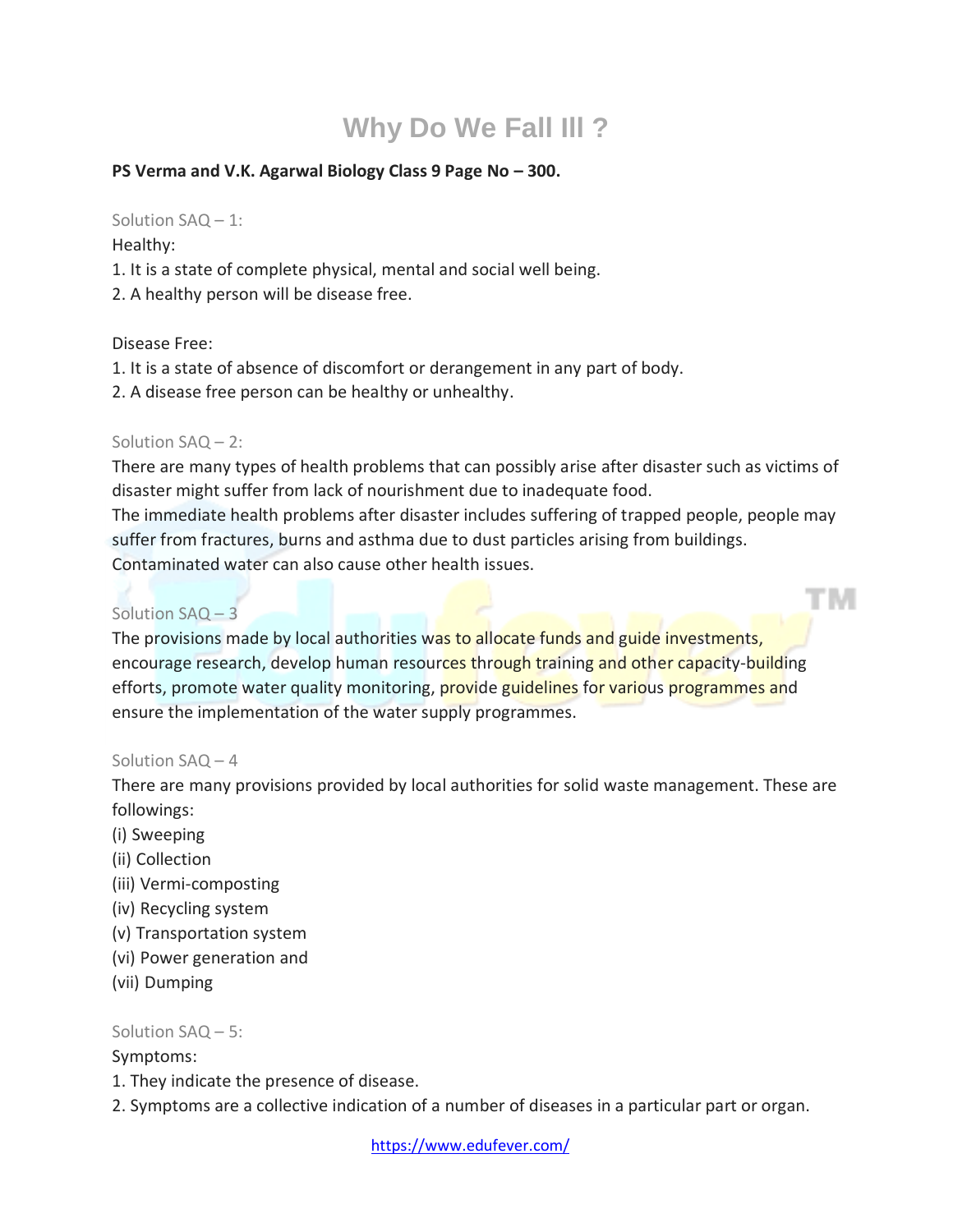Signs:

- 1. They provide information about the presence of particular disease.
- 2. They are distinct for different diseases.

#### Solution SAQ – 6:

Casual organisms of the following diseases:

- (i) Tuberculosis Mycobacterium tuberculosis
- (ii) Kala-azar Leishmania (protozoa)
- (iii) Malaria Plasmodium
- (iv) Measles Virus
- (v) Athlete's foot Fungi
- (vi) Cholera Vibrio Cholerae

## Solution SAQ – 7:

Two means of physical contacts by which AIDS does not spread are handshakes and hugs.

## Solution SAQ – 8

A vector is a carrier (mosquito, tick) that takes the disease from an infected individual to an uninfected individual. They do not have the disease themselves; they carry the infected agent such as blood. A reservoir is anything (person, animal, arthropod, plant, soil or substance) in which a disease lives and can multiply. The disease needs the reservoir in order to survive. A vector must be living but a reservoir can be a living or a non living thing such as soil or water. Vectors or carriers are not pathogenic but are simply transmitters.

## Solution SAQ – 9

Organ Specific Manifestation- These are the diseases caused in the same organ or organ system as the point of entry of the microbe. E.g. Tuberculosis which enters through the nose and affects the lungs. (Both are organs of the respiratory system)

Tissue Specific Manifestation- These are the diseases caused in a different organ as the point of entry. E.g. Japanese Encephalitis which enters through the blood but affects the brain.

## Solution SAQ – 10

There are many possible areas, organs and tissues within our body where microbes may reside. However the severity of disease symptoms depends on the number of microbes in the body. For example, if the number of microbes is very small, then the symptoms of disease will be minor or unnoticed. However, if the numbers are large, the disease can be severe enough to be life-risking.

Solution SAQ – 11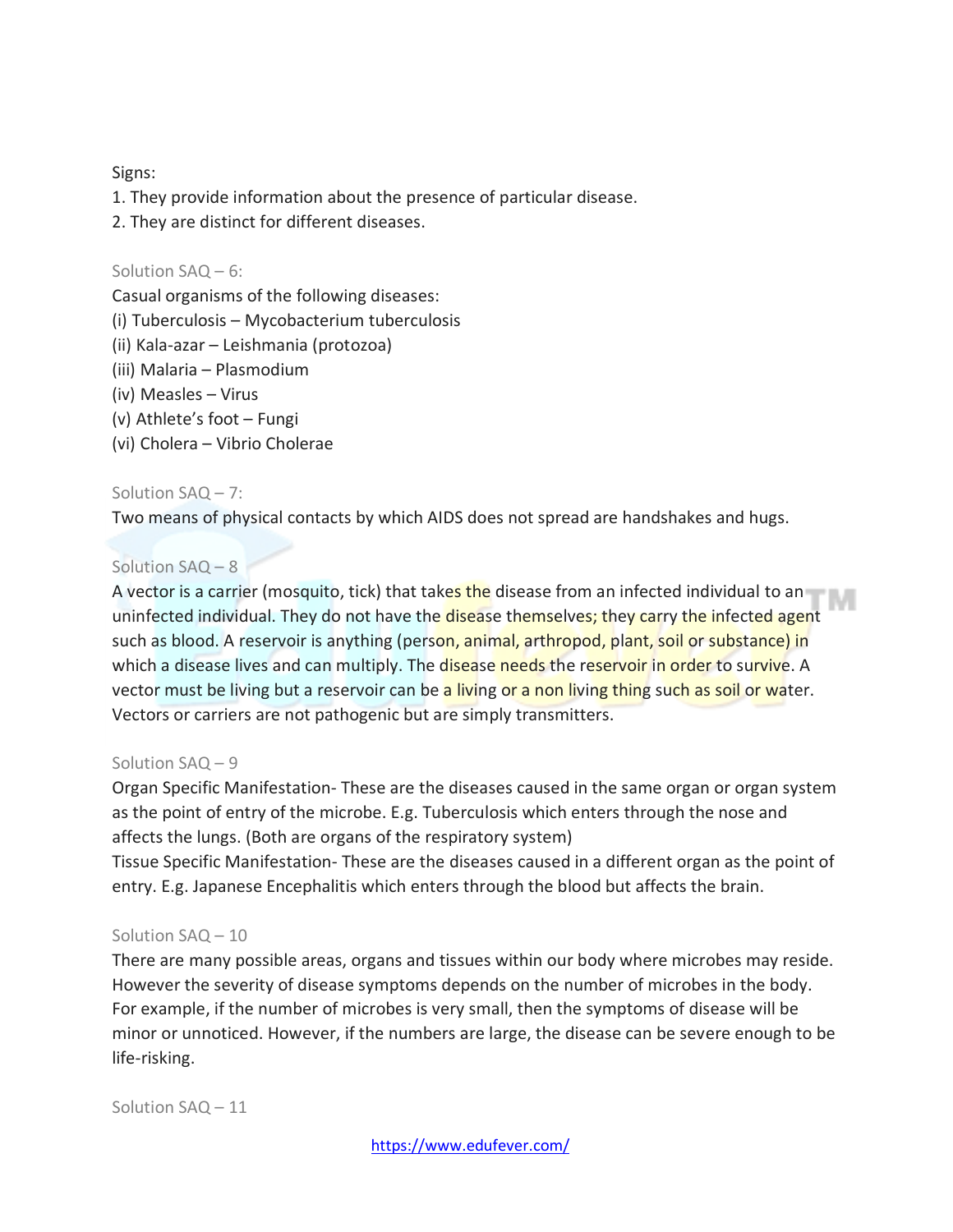Infection of HIV is found to have multiple dimensional effects. In case of HIV infection, the virus goes to immune system and ultimately damages its function. Thus many symptoms of HIV – AIDS infection are due to the fact that patients body no longer fight off many minor infections that he/she faces everyday.

#### Solution SAQ – 12

There are two ways to treat an infectious disease. One is to reduce the effects of the disease and the other way is to kill the cause of the disease.

For example, we can take the medicines that bring down the fever, reduce pain or loose motions. We can take bed rest so that we can converse our energy. This exercise will enable us to focus on the healing. However it will not make the pathogen to go away, so the disease will not be cured. For that we have to kill the microbe.

#### Solution SAQ – 13

Prevention is better than cure as a disease always cause some damage to the body, loss of working days, besides expenditure on medication. The important precautions for preventing occurrence of diseases include (i) hygienic environment; (ii) personal hygiene; (iii) proper nutrition; (iv) clean food; (v) clean water; (vi) regular exercise and (vii) adequate relaxation. Everybody should also be aware of diseases and their mode of spreading (epidemic). A regular medical checkup is also earnestly required to stay healthy.

## Solution SAQ – 14

Vaccines help a body's immune system prepare in advance to fight infectious illnesses and potentially deadly diseases caused by infectious agents or their by-products. Vaccines work on the principle of immunization. During vaccination, when the immune system first encounters an infectious microbe, it responds against it and then remembers it specifically. So the next time that particular microbe, or its close relatives enter the body, the immune system responds with greater vigour. This eliminates the infection even more quickly than the first occurrence of the disease.

#### Solution SAQ – 15

Three diseases caused by Bacteria are: Tuberculosis (T.B.), Cholera and Typhoid. Three diseases caused by Virus are: – Influenza, Jaundice and AIDS.

#### Solution SAQ – 16

The diarrhoea spreads through infection by contaminated food, water, drinks, hands, clothes etc. During diarrhoea frequent loose motions and vomiting leads to dehydration. To control the dehydration during diarrhoea; Saline drip may be given intravenously to maintain fluid and electrolytes in the body. Alternatively oral rehydration Solution (ORS) may be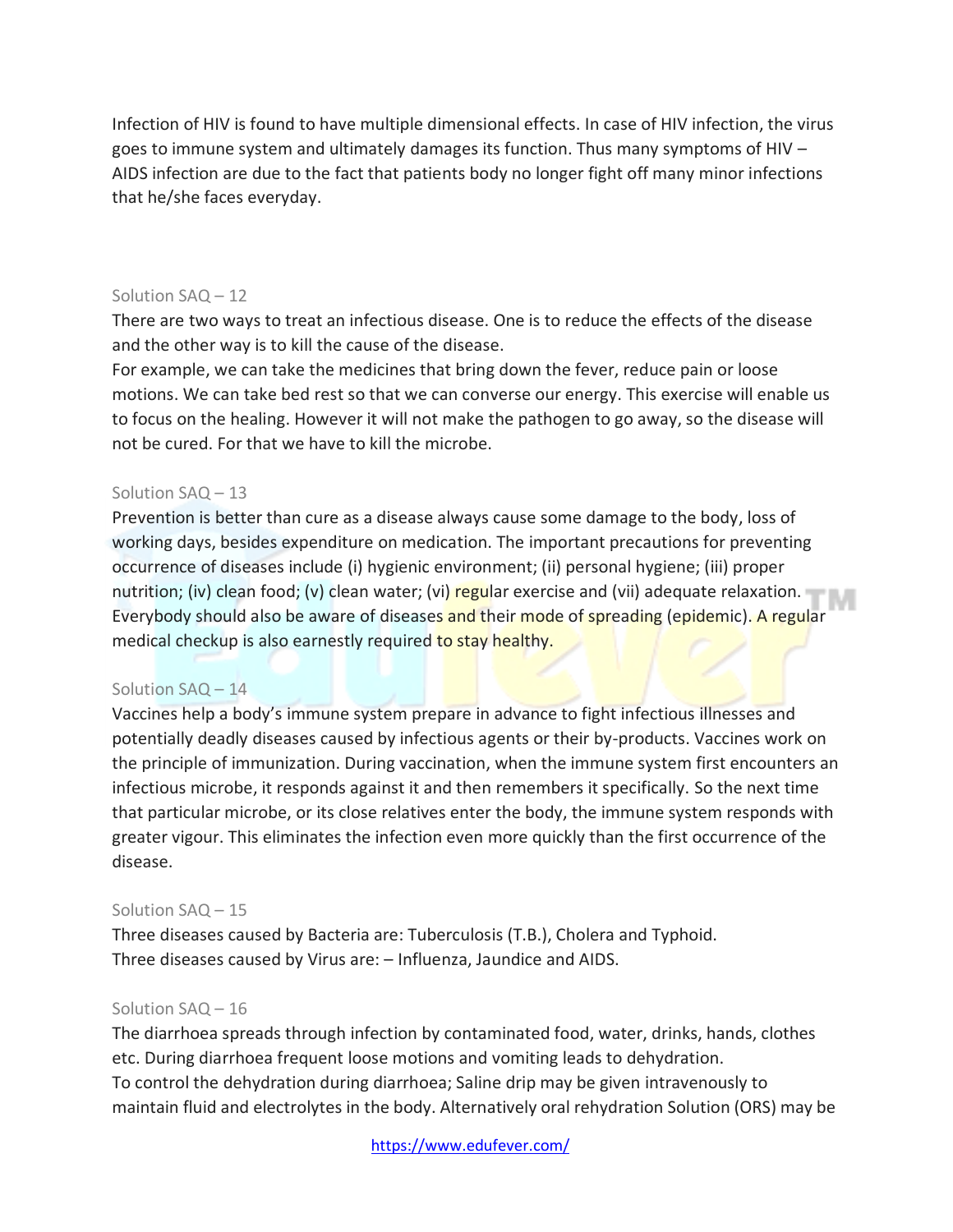given to the patient periodically.

## Solution SAQ – 17

Stagnant water (of pools, ponds) in the locality is the habitat of larvae of many types of mosquitoes and they are the vector of a disease, called malaria.

Doctor confirms malaria if the patients have following symptoms: headache, nausea, muscular pain and high fever. Doctor also checks the presence of malarial parasite in the human body by blood test.

## Solution SAQ – 18

Methods of prevention of Malaria:

(i) Wire-gauze should be used on doors and windows of houses to prevent entry ofmosquitoes.

(ii) One should sleep under mosquito nets.

(iii) Insect-repellents should be used to prevent mosquito-bite.

(iv) Mosquito larvae can be killed by sprinkling kerosene oil on large-sized water bodies.

## Solution SAQ – 19

The person having AIDS lose the power of fighting any infection. The disease of AIDS is caused by retrovirus (a RNA virus) known as Human Immunodeficiency Virus (HIV).

TM

AIDS disease spreads among human beings in the following ways:

(i) The AIDS usually spreads through unprotected sexual contacts with an infected person carrying AIDS virus.

(ii) It also spreads through the transfusion of **blood contaminated with an AIDS virus.** 

(iii) It also spreads through the use of infected needles for injections.

(iv) An AIDS infected mother can transmit the virus to her child during pregnancy or during birth.

# Solution SAQ – 20

Diarrhoea is an abnormally frequent discharge of semisolid or fluid faeces. It spreads through infection by contaminated food, water, drinks, hands, clothes, bed sheets and utensils.

Symptoms of Diarrhoea:

(i) Decreased appetite, nausea, vomiting and abdominal cramps.

(ii) There may be blood and mucus in the stools.

# Prevention:

(i) Eatables should be covered to prevent their contamination.

(ii) Fruits and vegetable should be properly washed before use.

(iii) Stale food should not be consumed.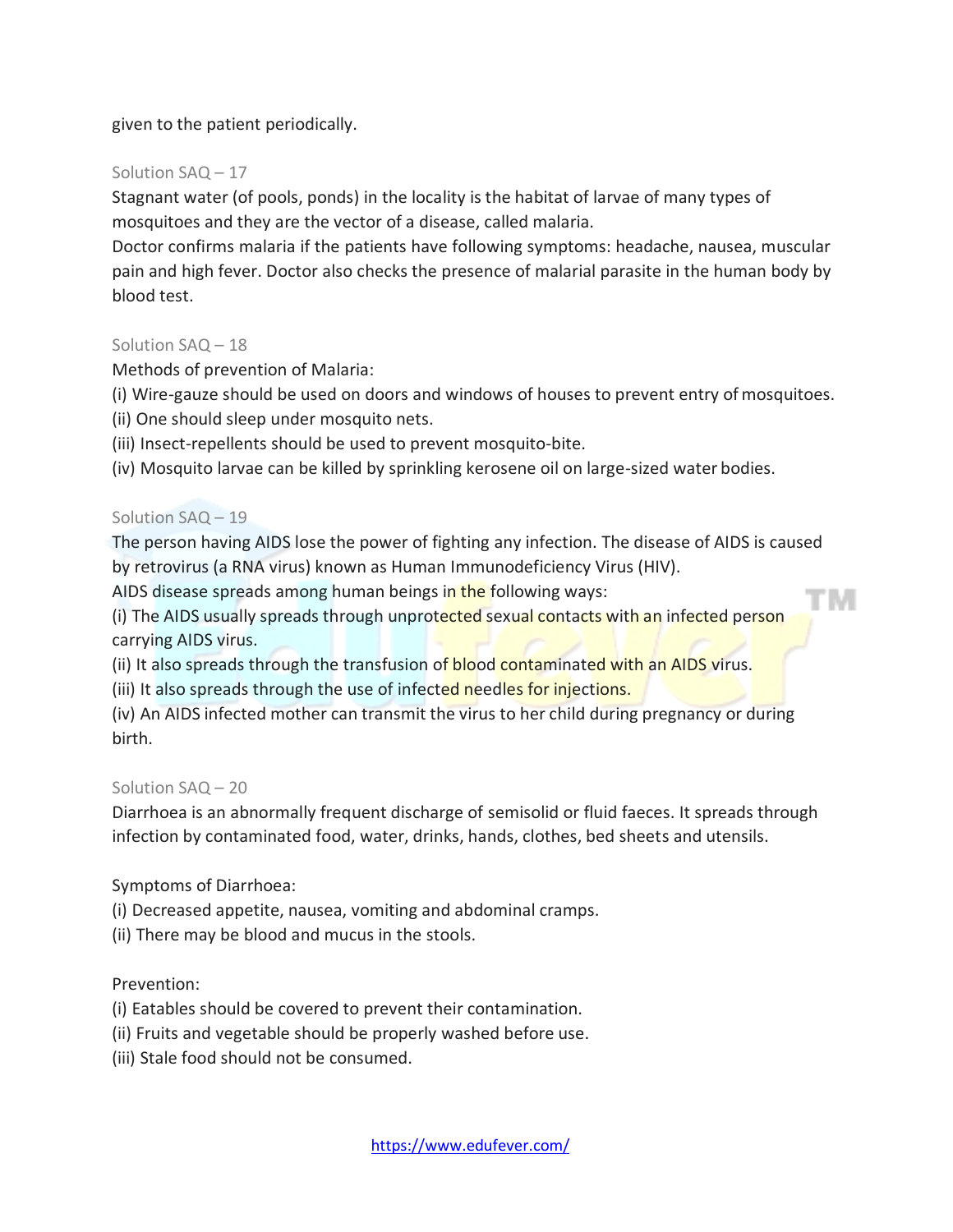## Control:

(i) Complete bed rest should be ensured till the illness is fully controlled. (ii) For treating diarrhoea anti-microbial drugs and anti-diarrhoea agents should be used.

## Solution SAQ – 21

In rabies, the patient feels restless, does excessive salivation, has a choking feeling and finds difficulty in the intake of even liquid food. Since patient develops fear of water, the disease is called hydrophobia.

## Solution SAQ – 22

Pulse Polio Programme – Pulse polio immunization programme forms the largest single day public health project. Pulse means a dose of a substance (here polio vaccine) especially when applied for a short period of time. It was conducted for the first time in 1995. The program uses oral polio vaccine or OPV. As per the National Immunization Schedule (NIS), a dose of 3 drops is given orally to the child, i.e. one dose each at 1.5, 2.5 and 3.5 month's age. Finally a booster dose is given at the age of 1.5 years. After oral administration, virus particles in the vaccine begin to live in the intestine of the human body and multiply. It leads to production of protective molecules in the intestine and the blood.

## Solution LAQ - 1

Human beings live in societies. Our social environment therefore plays an important role in our individual health. In villages, towns or cities, our physical environment is decided by our social environment. For example – if there are heaps of garbage and trash littered here and there, or if there is open drain water lying stagnant around where we live, the possibility of poor health increases. So, public cleanliness is an important contribution to an individual's health. Some other community issues that influence health are:

Community issues like child marriage can affect the health of the girl the baby born to an underage girl.

Lack of education of the community to sex related issues can also cause sexually transmitted diseases.

Bad treatment with the underprivileged sections of the society can also cause mental problems. Social equality and harmonious relationships among our population are necessary for the individual health. Thus, we see that there is an overlap of personal and community issues for health.

## Solution  $LAQ - 2$

Infectious diseases spread from one infected person to other normal person by various methods.

(a) Air-borne diseases – For example: common cold, pneumonia and tuberculosis. Suchdisease causing microbes are spread throughout the air. The transmission of these microbesoccurs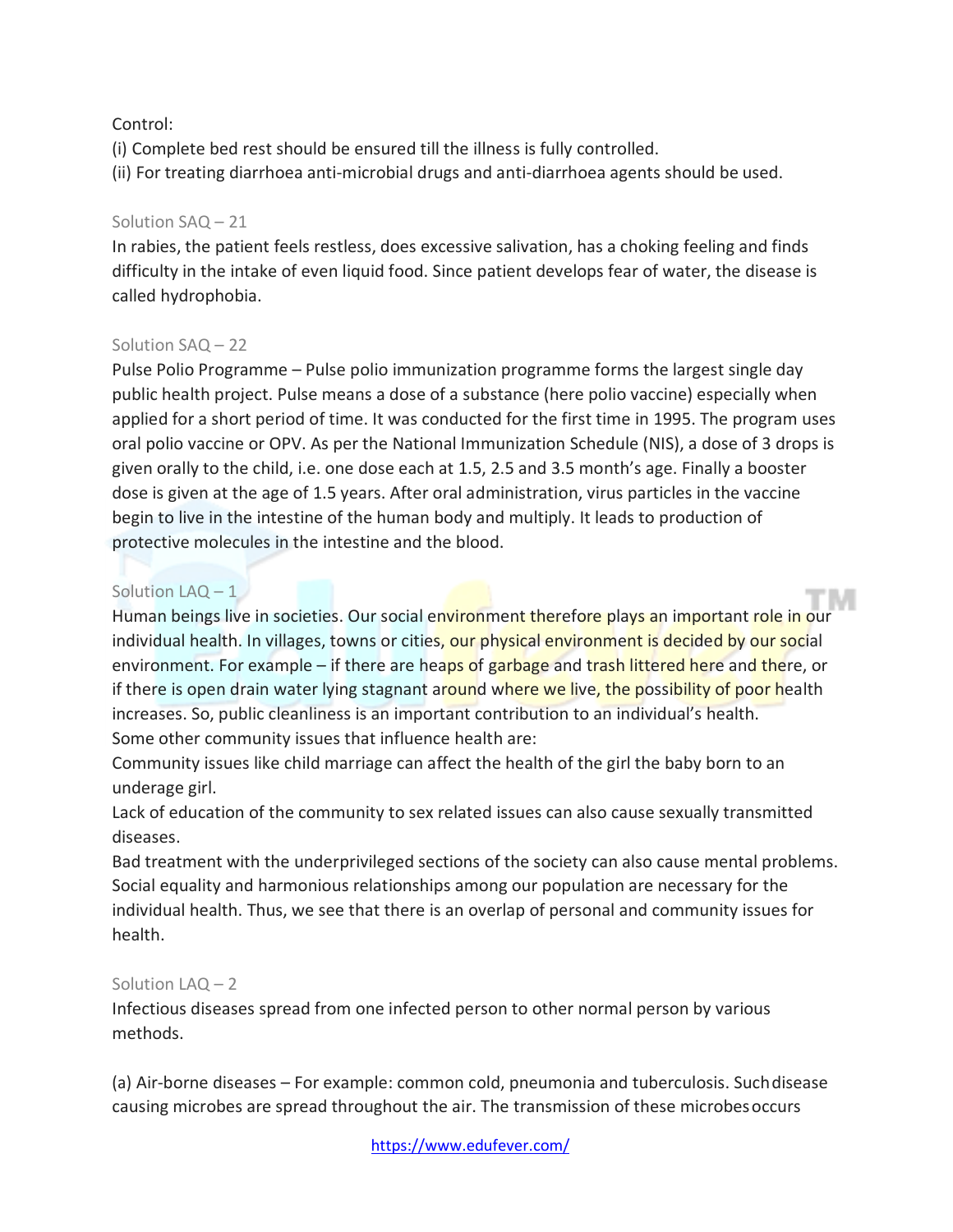through the little droplets coughed out by an infected person who sneezes or coughs. A person in the vicinity of such a person can inhale these disease causing microbes and may become infected.

(b)Water-borne diseases – For example: Cholera, Infectious diseases can also spread through water. These occur when a stool from someone suffering from an infectious gut disease, such as cholera or amoebiasis, gets mixed with the drinking water used by people living nearby. The cholera-infested bacteria can enter new hosts through the water they drink and can cause disease in them.

(c) Sexually-transmitted diseases – For example: Syphilis and AIDS. Both of these pathogensare transmitted by sexual contact from one partner to the other. However, such sexually transmitted diseases are not spread by casual physical contact.

(e) Fomite borne diseases – Articles coming in contact with the patients act as sources of infection. For example: door handles, taps, garments, utensils, crockery, etc.

(f) Spread of disease through vectors – Many animals which live with us may carry diseases. These animals can transfer infecting agents from a sick person to another potential host. Thus, these animals act as intermediaries or vectors. For example – female Anopheles mosquitosare vectors of disease, malaria.

## Solution LAQ – 3

General ways of preventing infection are:

Public hygiene is one basic key to the prevention of infectious diseases.

In the method of prevention of diseases, following practices are adopted:

(i) To avoid exposure to air-borne microbes, adopt living conditions that are not overcrowded.

(ii) To prevent exposure to water-borne microbes, safe drinking water should be provided.

(iii) To avoid vector-borne infections, we can provide clean environment as it would not allow mosquito breeding.

## Solution LAQ – 4

Principle of Treatment:

There are two ways to treat an infectious disease. One is to reduce the effects of the disease and the other way is to kill the cause of the disease. For the first requirement, we can provide treatments that will reduce the symptoms. The symptoms are usually a result of inflammation. For example, we can take medicines that bring down fever, reduce pain or loose motions. We can take bed rest so that we can converse our energy.

However such a kind of symptom-directed treatment by itself is inadequate. Since it will not make the pathogen go away, so the disease will not be cured. For that we have to kill the microbe itself.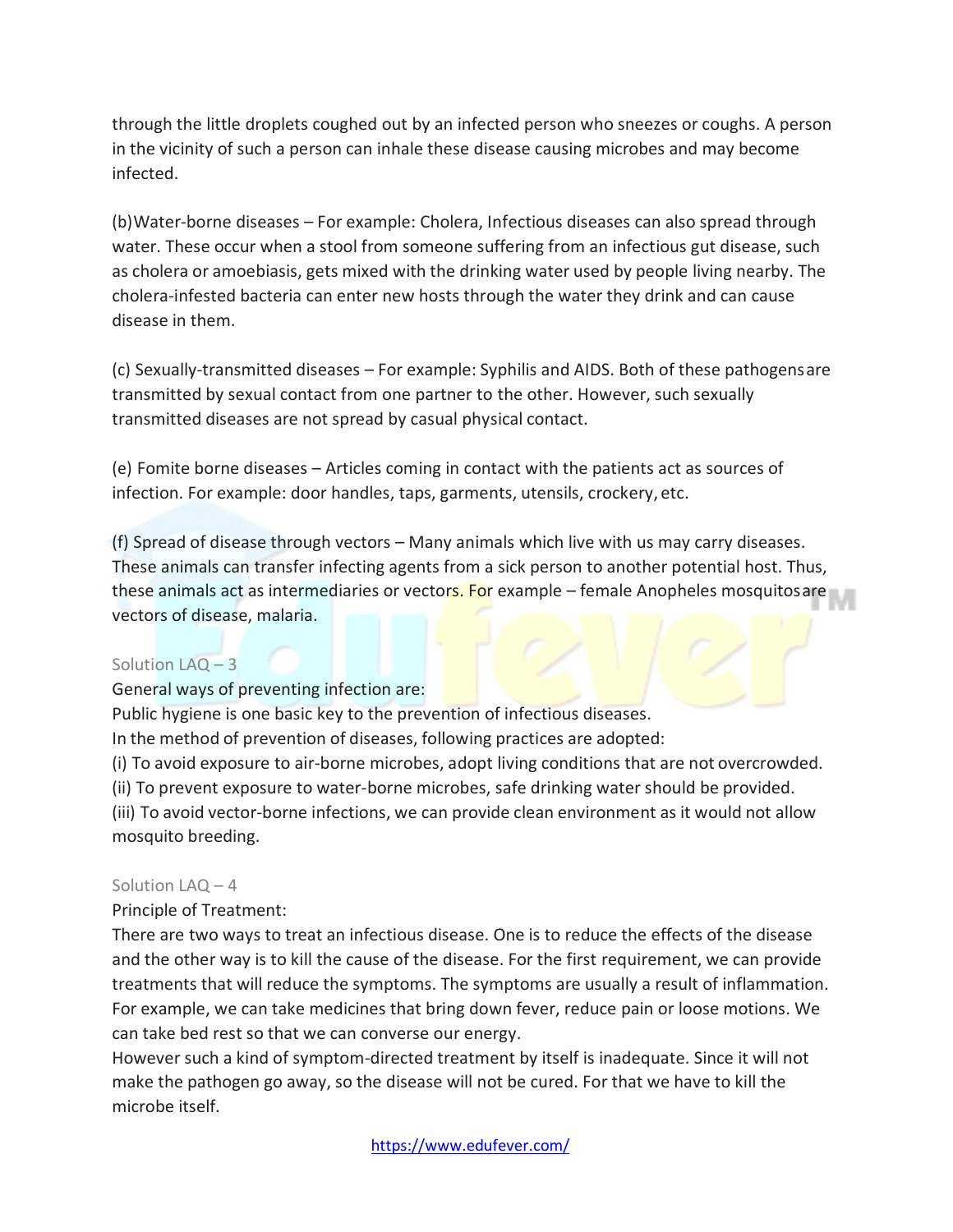#### Solution LAQ – 5

(a) AIDS – AIDS stands for Acquired Immune Deficiency Syndrome. It is a fatal disease. The disease of AIDS is caused by retrovirus (a RNA virus) known as Human Immunodeficiency Virus (HIV). AIDS virus attacks white blood cells (WBCs) or lymphocytes of human beings and weakens the human body's immunity or self-defense mechanism.

Some important symptoms of AIDS are: Swollen lymph nodes, regular fever, sweating at night and weight loss. Its virus also cause severe damage to brain and may lead to loss of memory, ability to speak and of clear thinking.

(b) Malaria – Malaria is caused by a protozoan parasite Plasmodium. This disease spreads through the bite of an insect vector – the female Anopheles mosquito which feeds on human blood. Male Anopheles mosquito feeds upon plant juice. Main symptoms of malaria include headache, nausea, muscular pain and high fever. Malarial attack consists of threestages: (i) Cold stage, feeling of extreme cold and shivers.

(ii) Hot stage, high fever, faster respiration and heart beat.

(iii) Sweating stage, due to profuse sweating, temperature of the body goes down to normal.

#### Solution LAQ – 6

Few diseases caused by bacteria are:

(i) Tuberculosis (T.B.) – T.B. is an infectious disease which is communicated from one person to another directly or indirectly. It is caused by the bacterium called Mycobacterium tuberculosis. T.B. can affect all parts of the body such as lungs, lymph glands, bones, intestine etc. (ii) Cholera – Cholera is an acutely infectious, fatal disease and is more common during overcrowded fairs, festivals and after floods. Cholera is caused by the bacteriumVibrio Cholerae. It is transmitted by flies, contaminated water and food.

(iii) Typhoid – Typhoid is most common communicable disease in India. Typhoid fever is common in humans of the age 1to 15 years age group. Typhoid is caused by a rod-shaped and motile bacterium, called Salmonella typhi which is commonly found in the intestine of human beings. Human infection is direct.

(iv) Diarrhoea – Diarrhoea is an abnormally frequent discharge of semisolid or fluid faeces. The diarrhoea spreads through infection by contaminated food, water, drinks, hands, clothes, etc. The causative agents of diarrhoea are mainly bacteria such as Escherichia coli, Clostridium botulinum, Shigella dysentiriae, Campylobacter jejuri and Salmonella.

#### Solution LAQ – 7

Important viral diseases of human beings are:

(i) Influenza – Influenza is commonly called flu. It is caused by an influenza virus (Myxovirus influenza). There exist three types of influenza viruses – A, B and C. A and B typesof influenza viruses are important because these are responsible for causing of disease epidemics